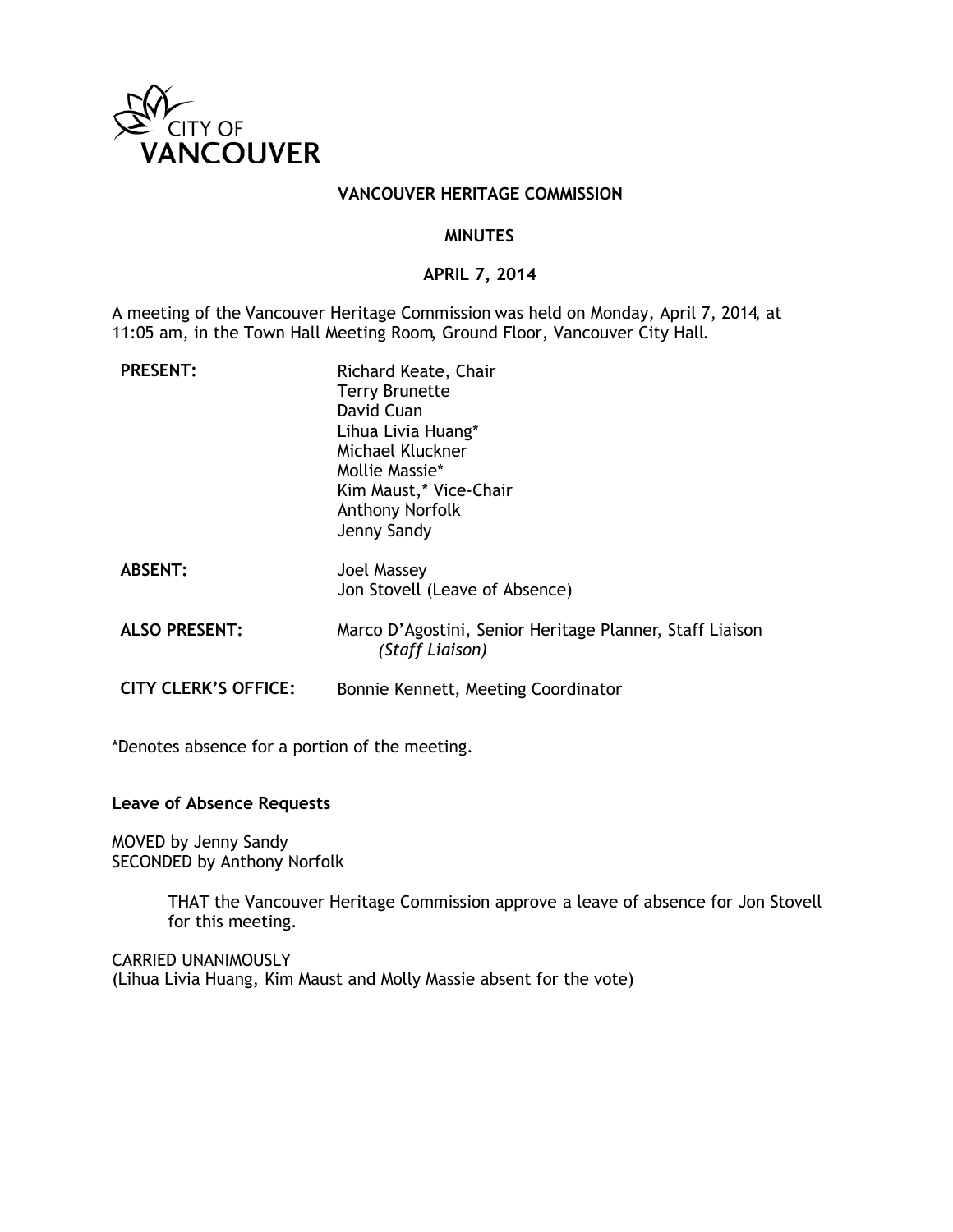MOVED by Jenny Sandy SECONDED by Anthony Norfolk

> THAT the Vancouver Heritage Commission approve a leave of absence for Michael Kluckner for the meeting to be held April 28, 2014.

CARRIED UNANIMOUSLY

(Lihua Livia Huang, Kim Maust and Molly Massie absent for the vote)

# **Approval of Minutes**

MOVED by Anthony Norfolk SECONDED by Michael Kluckner

> THAT the Vancouver Heritage Commission approve the minutes from the meeting held February 24, 2014, as circulated.

CARRIED UNANIMOUSLY (Lihua Livia Huang, Kim Maust and Molly Massie absent for the vote)

# **1. Business Arising from the Minutes**

None.

# **2. Conservation Review**

# **(a) 2820 West 41st Avenue – 'The Dorothies'**

Issues:

- Conservation Plan (Statements of Significance have been reviewed by the Sub-Committee);
- Compatibility of the new development; and
- Overall support for the project.

Applicant: Robert Chetner, Owner Timothy Ankenman, Architect

# Staff: James Boldt, Heritage Group

Staff and the Applicant reviewed the application and responded to questions.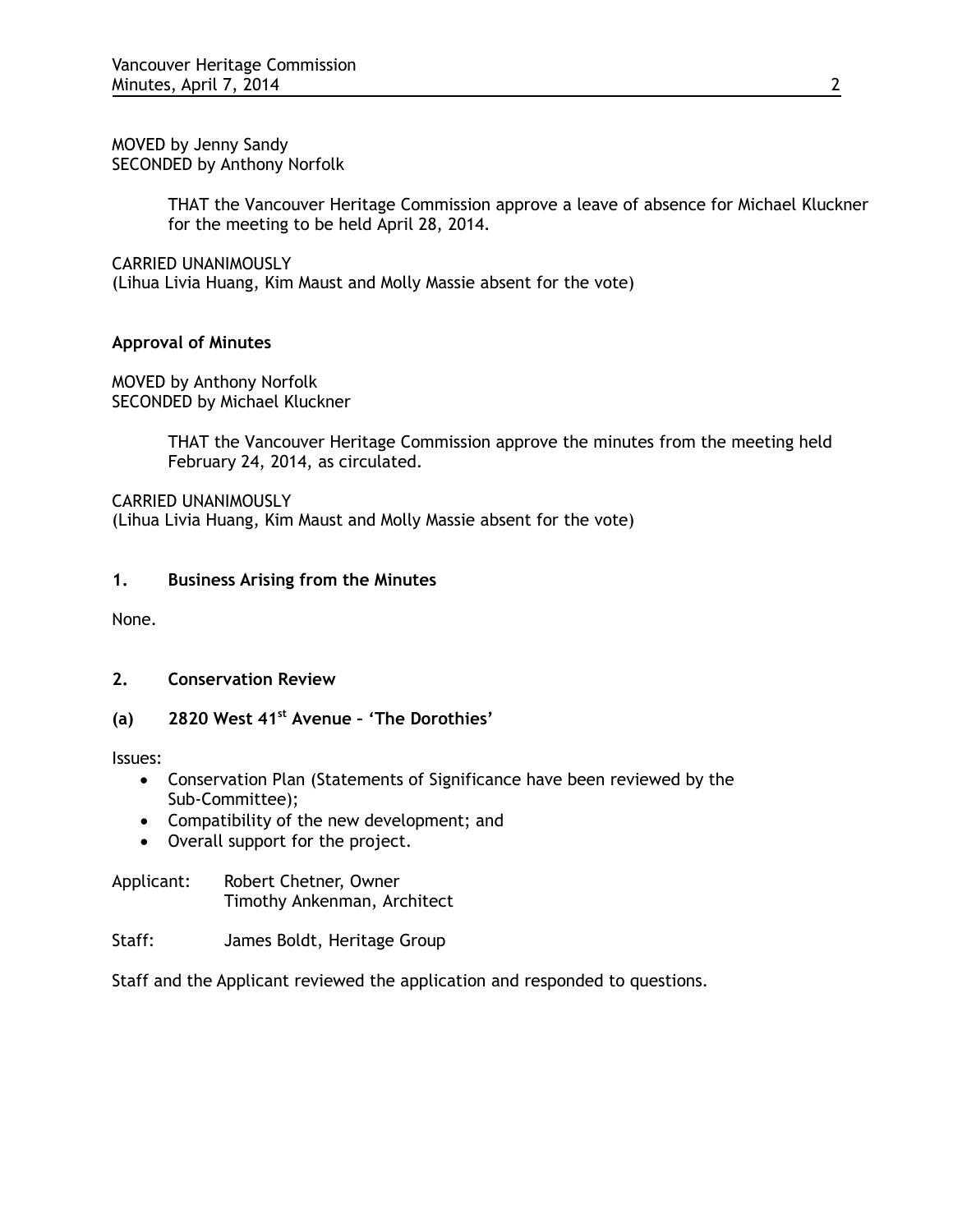#### MOVED by Kim Maust SECONDED by Michael Kluckner

THAT the Vancouver Heritage Commission supports the Development Application for 2820 West  $41^{st}$  Avenue, The Dorothies, as presented at its meeting on April 7, 2014, including support for the construction of two infill two family dwellings and support for the Conservation Plan while noting the Commission's regret that such approval necessitates approval of the relocation of the heritage structures.

CARRIED UNANIMOUSLY

# **(b) 6306 Prince Albert Street – 'The S.B. Bennett House'**

Issues:

- Statement of Significance and conservation objectives;
- Compatibility of the new development; and
- Overall support for the project.

Applicant: John Iacobazzi, Applicant Franco Tessari, Architect Kuldip Deo, Owner

Staff: James Boldt, Heritage Group

Staff and the Applicant reviewed the application and responded to questions.

MOVED by Terry Brunette SECONDED by Anthony Norfolk

> THAT the Vancouver Heritage Commission supports, in principle, the development application for 6306 Prince Albert Street, the S.B. Bennett House, as presented at its meeting on April 7, 2014, noting the Commission's request that design development be required for the proposed three infill one family dwellings and that staff secure further assurances that the restoration of the heritage house will follow best practices before awarding any additional density;

FURTHER THAT the Commission supports the relocation of the S.B. Bennett House noting that it may enhance the visibility of character defining elements, and recommends design development be required to further increase this visibility.

**CARRIED** (Jenny Sandy opposed)

*\* \* \* \* \**

*The Commission recessed at 12:11 pm and reconvened at 12:31 pm.*

\* \* \* \* \*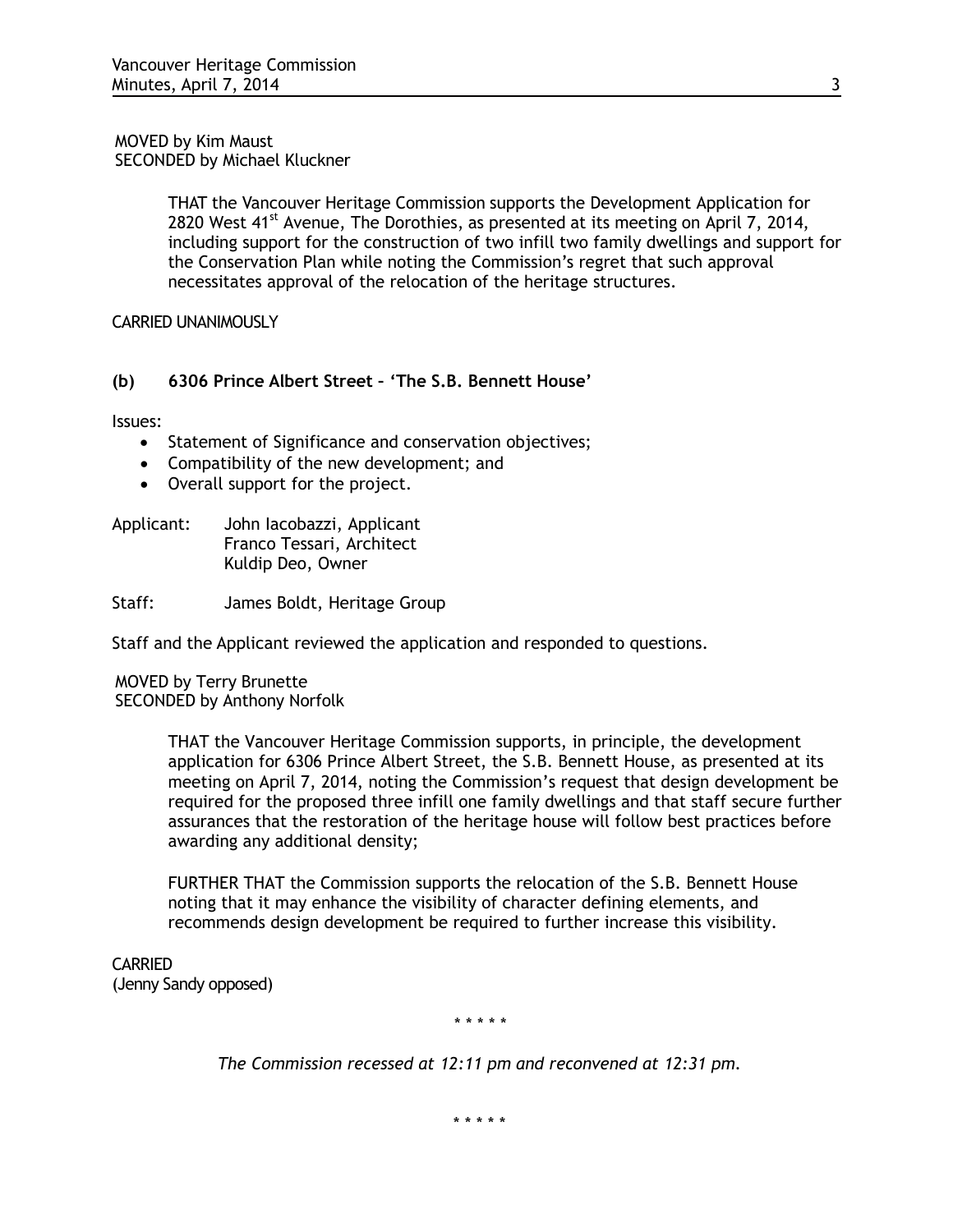# **3. Sub-Committee Reports**

# **(a) Statement of Significance and Vancouver Heritage Register Sub-Committee**

Staff provided an overview of the February 11, 2014, report from the Statement of Significance and Vancouver Heritage Register Sub-Committee.

MOVED by Michael Kluckner SECONDED by Anthony Norfolk

> THAT the Vancouver Heritage Commission supports adding the following buildings to the Vancouver Heritage Register as C-listings:

- 3365 Commercial Drive
- 1338 Matthews Avenue, Ford House;

FURTHER THAT the Commission request that the Statements of Significance for the following buildings be referred back to the consultants for revisions:

- 3365 Commercial Drive
- 1338 Matthews Avenue, Ford House
- $\bullet$  1895 West 14<sup>th</sup> Avenue, Crawford House
- 587 West King Edward Avenue, Hobbit House
- 1426 Laurier Avenue, Hutchinson House.

#### CARRIED UNANIMOUSLY

Staff provided an overview of the March 6, 2014, report from the Statement of Significance and Vancouver Heritage Register Sub-Committee.

MOVED by Michael Kluckner SECONDED by Mollie Massie

> THAT the Vancouver Heritage Commission supports adding the following buildings to the Vancouver Heritage Register as C-listings:

- 1926 Cedar Crescent, Craig House
- 1610 Stephens Street, McGregor Cottage;

FURTHER THAT the Commission request that the Statements of Significance for the following buildings be referred back to the consultants for revisions:

- 1926 Cedar Crescent, Craig House
- 1610 Stephens Street, McGregor Cottage.

#### CARRIED UNANIMOUSLY